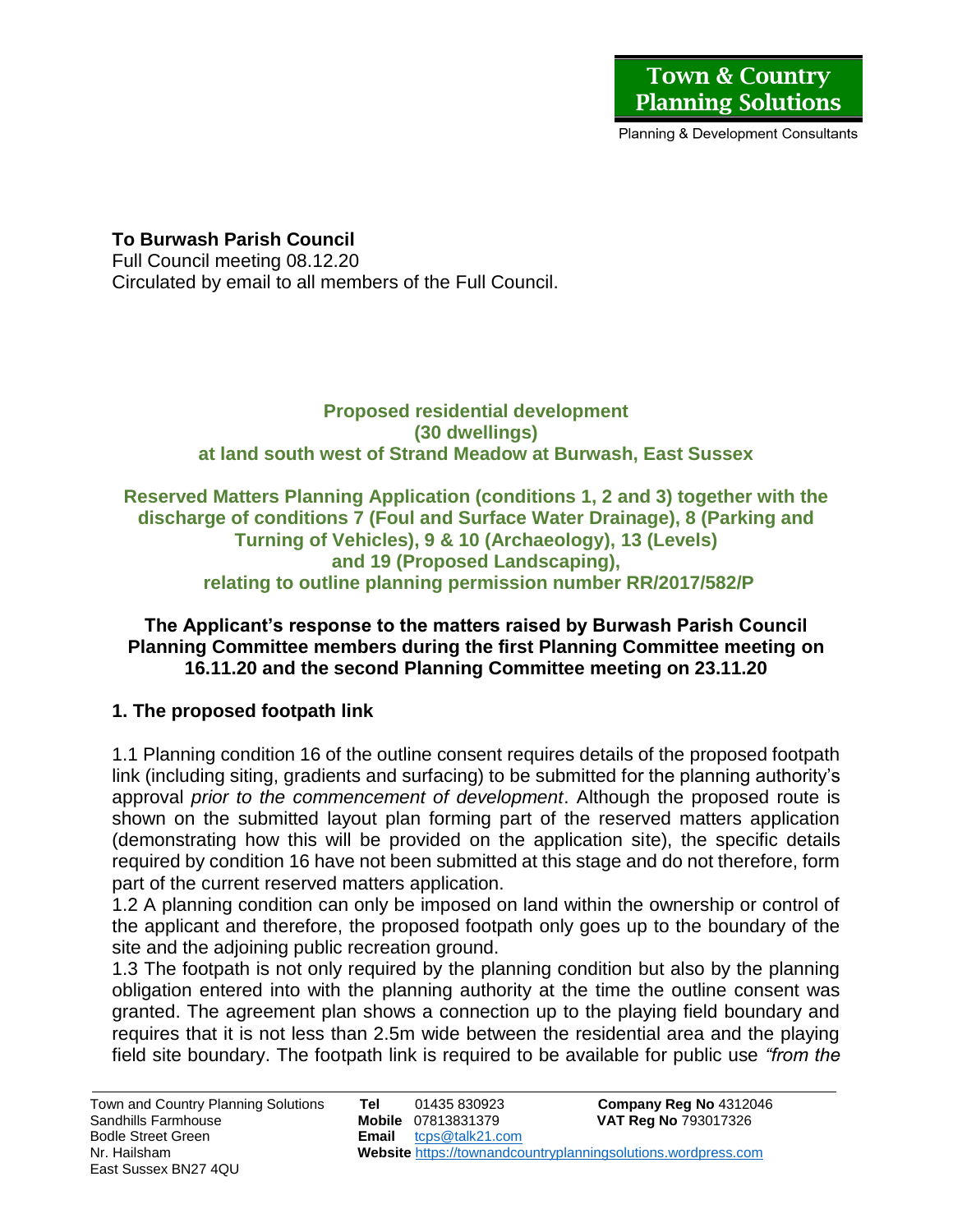*Residential Site to the Recreation Ground Site"* and is to be managed and maintained by an appointed management company. There is no planning obligation or other limitation requiring the Applicant to provide a footpath link beyond the site boundary and across the public recreation ground.

## **2. Design changes since to previous full application**

2.1 The comparison computer images attached show the very significant differences in the dwelling design compared to the previous scheme so as to overcome the concerns expressed by the Appeal Inspector. The proposed dwellings are all of a reduced height and have been designed by architects (with a proven successful local track record) modelled on the traditional village design of buildings within the High Street Conservation Area. The scheme has also be the subject of an independent peer review by an eminent Sussex based architect and landscape painter, a copy of which is attached.

2.2 There were statements made to the effect the new designs were not substantially different from the design of the refused full application and still appear to be of a suburban appearance. The drawings submitted with the current application demonstrate however, that the ridge height of the dwellings has reduced significantly by up to 3.0m when compared to the refused scheme. The appearance of the dwellings has also changed considerably as can be seem from the attached images showing corresponding view points for the previous and current Reserved Matters schemes.

#### **3. The nature of the reserved matters application**

3.1 This was carefully explained in the statement circulated to all members of the Parish Council's Planning Committee in advance of the first meeting (further copy is attached). It was requested that this should be read out in advance of the meeting to provide clarification and drew upon the matters raised by the previous Appeal Inspector both in relation to aspects considered to be acceptable (such as the layout and density as noted in para 13 of the Inspector's decision) and those matters relating to the appearance and height of the dwellings that have now been addressed in the current application.

# **4. The footprint size of the proposed houses**

4.1 The proposed footprint size of the houses was not the subject of any previous refusal of planning consent and was not an issue of concern raised by the previous Appeal Inspector. While comments were made at the last Parish Planning Committee about a comparison with the footprint areas of dwellings in Beechwood Close, these are *bungalows* that naturally have large footprint areas compared to the two storey dwellings as proposed. Also it was suggested at the first meeting that they would be *"too big"* for local purchasers but then at the second meeting it was suggested that they would be "*tiny"*. Notwithstanding the conflicting comments made it should be noted that all of the proposed dwellings meet or exceed the Nationally Described Space Standards in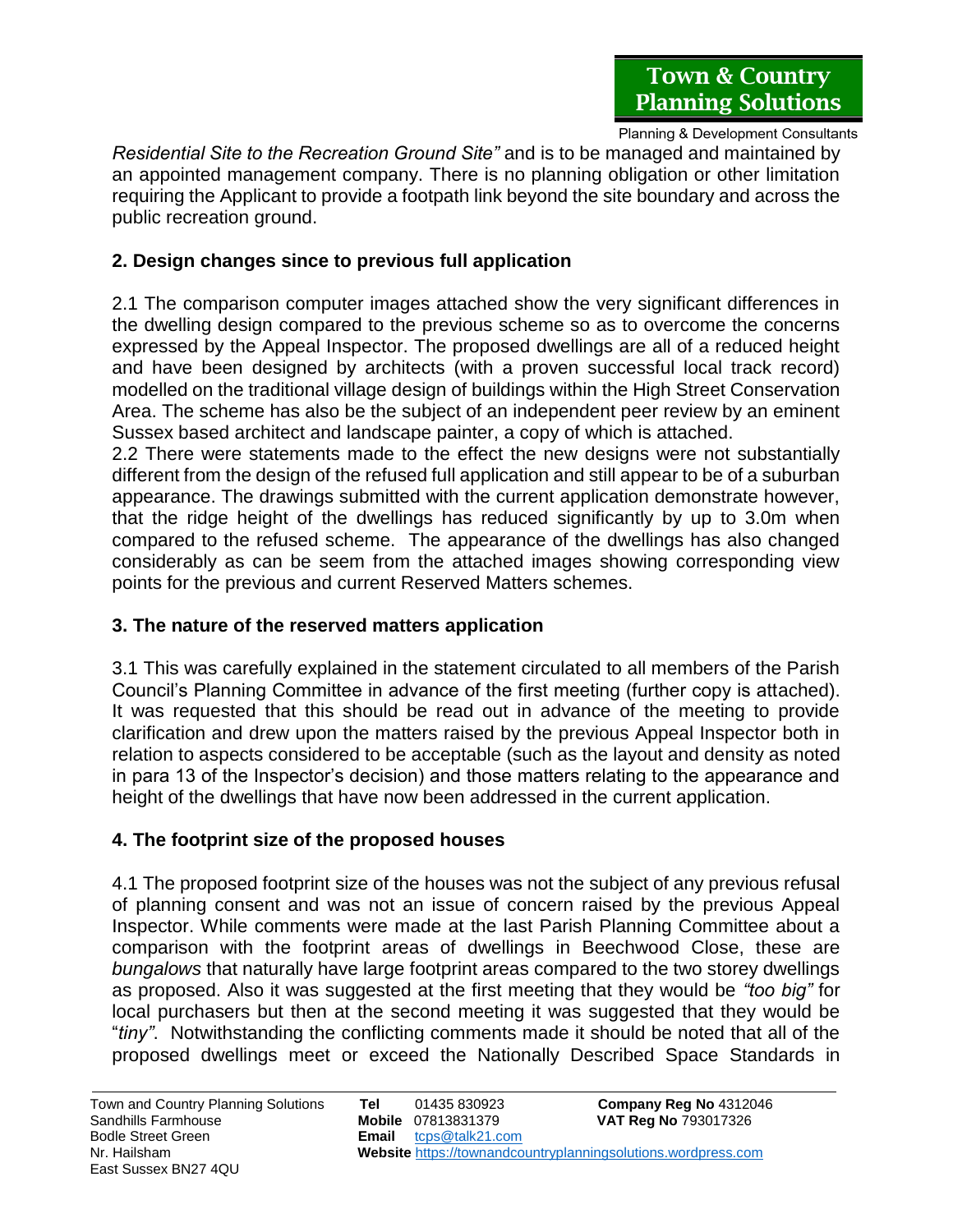accordance with Policy DHG3 of Rother District Council's Development and Site Allocations Local Plan

#### **5. The provision of a turning head within the site and Highway improvements**

5.1 This is shown on the submitted site layout plan and the submitted 'swept path' drawing (no 2018/4357/002D) shows how a large service or emergency vehicle would be able to turn within the site.

5.2 It should be remembered the access to the site has already been approved as part of the outline Planning Permission and the approved details include improvements to Strand Meadow. These improvements allow for adjusting the road width to allow the formation of an additional 11 parking spaces on the northern side of Strand Meadow on the approach to the site.

### **6. Surface Water Drainage and Flood Risk**

6.1 This is the subject of a detailed assessment by qualified drainage engineers. The drainage ditches, central ghylls and spring lines will be retained in their existing position. The drainage scheme also includes swales to manage surface water using these above ground features along with a new 'on line' pond added as an amenity feature and to attenuate flows into the adjoining watercourse. Indeed, all natural features such as field boundaries have been retained and incorporated into the proposed layout. Surface water from the new houses and hard area will be attenuated in underground storage tanks to control the rate of run off into the adjoining water course so that this would be no greater than at present.

# **7. Foul Drainage**

7.1 A connection will be made to the public foul sewer crossing the site.

#### **8. Impact upon the AONB**

8.1 The HWAONB designation covers the whole of this part of the District including Burwash. The site has extant outline consent for 30 dwellings and at the time this was approved, the planning authority accepted that this amount of development can be satisfactorily accommodated on the site, notwithstanding its location within the AONB. The redesigned proposal now the subject of the reserved matters application, has been the subject of a Landscape and Visual Assessment that confirms that the proposal would not give rise to any unacceptable impact from open public viewpoints looking towards the site from the higher ground and valley side to the north.